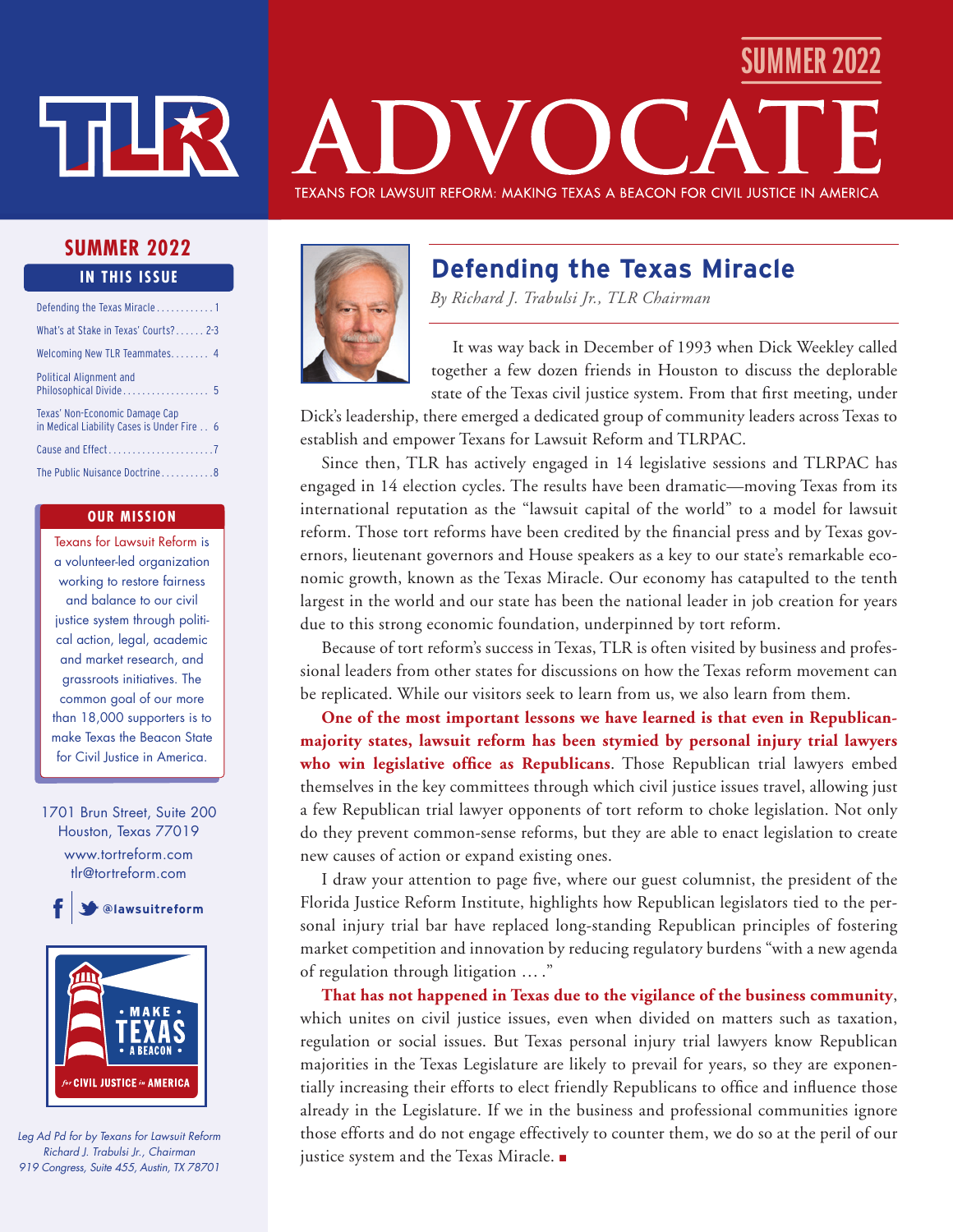# **What's at Stake in Texas' Courts?**

*By Lee Parsley, TLR General Counsel*

We elect our judges in Texas. In fact, Texans elect a total of 1,914 judges, from 800 justices of the peace to

nine Supreme Court justices.

It is incontrovertible that most voters—especially in our large-population counties—know little, if anything, about the candidates for judicial office.

In 2022, voters in Harris County will vote in 69

contested judicial elections. Even the most engaged voter will not have much knowledge about the 138 judicial candidates in Harris County. Even in counties where there are relatively few judicial races on the ballot, voters often are not well informed about the judicial candidates' qualifications for office.

**In other words, Texas is** 

**selecting its judges in a system that does not place qualifications for judicial office as the main factor in selection**.

Even at the highest level of our judiciary, most voters do not know the qualifications of the candidates. Texas has two high courts—the Texas Supreme Court, which hears civil appeals, and the Court of Criminal Appeals, which hears criminal appeals. Among other things, the Court of Criminal Appeals reviews all criminal cases in which the death penalty is imposed. It hears cases in which a convicted person alleges that later-developed DNA evidence proves that he or she is innocent.

In 2018, the incumbent presiding judge on the Court of Criminal Appeals raised just shy of \$6,000 for her reelection campaign. This judge—who literally makes life and death decisions—cannot possibly communicate with 16 million registered voters with this level of funding. She and the majority of her colleagues exist in near anonymity.

The intermediate appellate court judges are in a similar position. They have large districts with millions of potential voters, with no visibility. They, too, make critical decisions. And in 98 percent of the cases appealed to them, they make the final decision, because the two high courts collectively review approximately 200 cases per year, whereas our intermediate appellate

courts receive and hear about 10 thousand civil and criminal appeals per year.

It appears voters make their judicial election decisions based primarily on party affiliation. This regularly results in the complete turnover of the judiciary in some districts. Judges are rejected by voters for no reason other than that they belong to the political party that is out of favor with voters on a particular

*In November 2018, Texans ejected from office sitting judges who collectively had seven centuries of judicial experience, purely on a partisan basis.*

election day, regardless of the actual qualifications and record of a particular judicial candidate.

In November 2018, Texans ejected from office sitting judges who collectively had *seven centuries* of judicial experience, just because they were Republicans.

The sweeps—whether sweeping Democrats or Republicans into office—often bring inexperi-

enced judges to the bench, some of whom turn out to be stringently partisan, while others prove to be unproductive or temperamentally unsuited for the job. The sweeps discourage competent lawyers from seeking judicial positions and dishearten the judiciary as a whole.

For these reasons, TLR has long advocated for changing from an elected judiciary to an appointed one.

In 2020, we made a presentation to the judicial selection commission established by the Legislature, where we proposed the appointment of judges by the governor for a term of 12 years, with review of the governor's nominees by an impartial citizens committee, the advice and consent of the Senate, and a confirmation election by the voters. In doing so, we sought to facilitate a meaningful conversation by putting a specific proposal on the table—a proposal that emphasizes experience and qualifications for individuals serving in our judiciary.

#### *Why does all this matter?*

Every day, Texas judges make decisions that affect our lives, liberty, property and prosperity.

Anyone paying attention to Houston news is aware of the overall surge in crime and, more concerning, the numerous murders and violent crimes committed by accused criminals who were set free by the county's trial judges.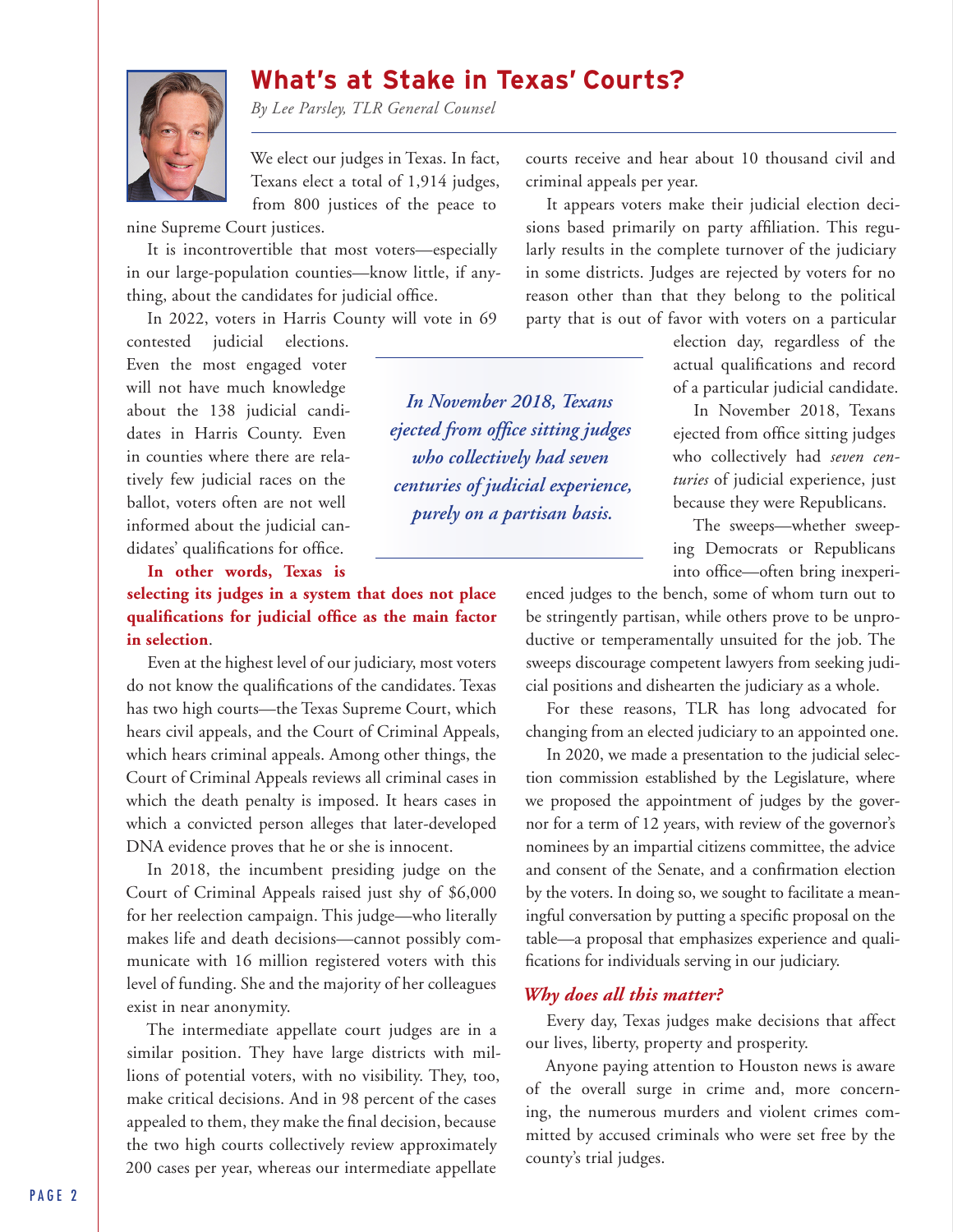According to Harris County District Attorney Kim Ogg, a Democrat: "When you have murderers running around on multiple bonds, people who have killed other people, who go back and kill the witnesses … it's

a scary time, and I'm here to warn people: we don't have to live like this."

Civil matters—which are little publicized, but critical to the work we do at TLR—are experiencing some disastrously bad judging, too.

More and more often, we are seeing enormous judgments in cases that don't warrant the amounts of money being awarded.

In one case out of a Harris County district court, a person riding a bicycle crashed into

the back of a parked truck that was delivering landscaping supplies to a job site. Sadly, the bicyclist was killed. But how on earth was this accident the landscaping company's fault?

The trial judge refused to allow the landscaping company to introduce evidence that the truck was legally parked. But he did let the plaintiff present hearsay testimony that the truck had stopped short. In this case, in which there should have been no liability, there was, instead, a judgment for \$27 million.

In a trial court in East Texas, an 18-wheeler and pickup truck were involved in a fender-bender. The driver of the pickup showed no signs of injury and told the investigating officer that he was unhurt. His pickup was operational and he continued his journey to a church event.

The next day, this fellow appeared at the ER complaining of neck pain. An X-ray did not show an injury. Nevertheless, his father told him to call a local lawyer. The lawyer referred him to a chiropractor, who referred him to a pain-management doctor, who referred him to a surgeon.

In the lawsuit that followed, the judge allowed the plaintiff lawyer to focus the case on a claim that the trucking company had destroyed relevant evidence during the time before the lawsuit was filed, when it had no reason to expect a fender-bender would result in a lawsuit. The trial—in which we think the judge allowed

*"When you have murderers running around on multiple bonds, people who have killed other people, who go back and kill the witnesses… it's a scary time, and I'm here to warn people: we don't have to live like this."* 

> **–HARRIS COUNTY DISTRICT ATTORNEY KIM OGG (D)**

prejudicial, irrelevant evidence—resulted in a judgment of \$32 million. The seasoned judges on the Tyler court of appeals reversed the judgment, essentially finding the amount of damages unfathomable and the plaintiff

lawyer's conduct unjustifiable.

A Dallas trial court was presented a case in which a Lexus sedan that was stopped in traffic on a highway *was hit from behind by another car.* Two children riding in car seats in the back of the Lexus sustained head injuries. The plaintiff lawyer's theory was that the front seats collapsed backward at the exact moment the children's heads were moving forward, resulting in the children's heads hitting the seat backs.

As evidence that the front

seats of the car collapsed backward, the judge allowed the plaintiff to present evidence about alleged "unintended acceleration" events occurring in Toyota-made vehicles, which had nothing to do with the Lexus involved in the accident. He also allowed the plaintiff lawyer to show a *60 Minutes* report about automobile seat back failures that was broadcast in 1992 and related to other brands of cars that were 25 years older than the Lexus. In other words, he allowed highly prejudicial evidence any reasonable person would consider wholly irrelevant.

The judge entered a judgment for \$208 million, which the Dallas court of appeals affirmed. Two out of the three judges on the panel that heard the appeal had been recently elected in a partisan sweep.

#### *What is the solution for bad judging?*

Bad judging in the criminal context is literally putting Texans' lives at risk, as violent criminals are allowed to return to the streets. Bad judging in the civil context is putting Texas' economy at risk, as job creators and professionals must now wonder whether Texas is returning to the days of "jackpot justice."

Until we establish a more rational system for selecting judges, there is only one solution: *voters must take the reins themselves*. Collectively, we must figure out how to elect the best candidates to judicial positions. This is not an easy assignment, but it is one that we must accept. We have no other choice. ■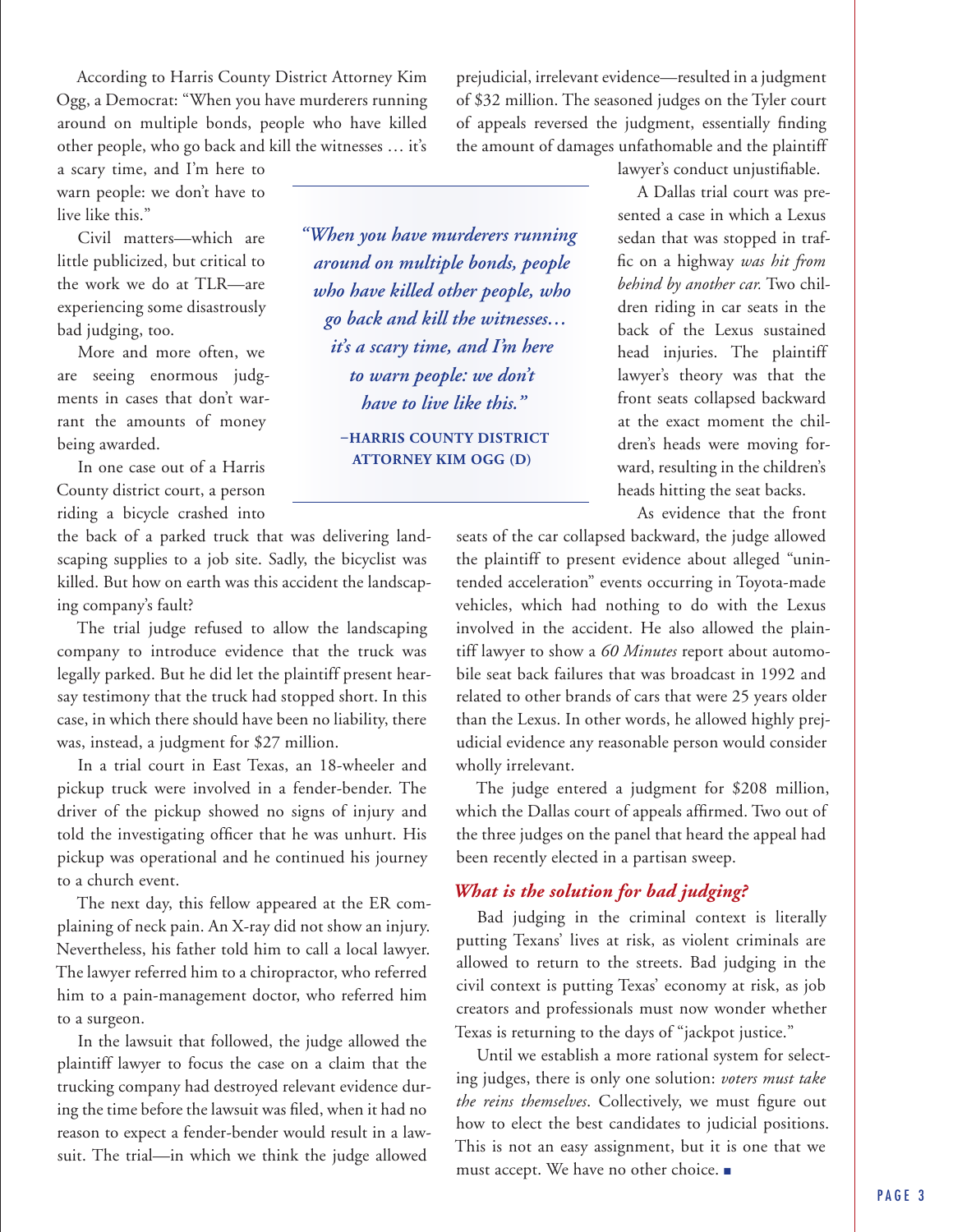# **Welcoming New TLR Teammates**

*By Mary Tipps, TLR Executive Director*

The TLR team is proud to announce the addition of three new members who bring a breadth of knowl-

edge and skill to our advocacy efforts at the Capitol and beyond.

**Emerson Kirksey Hankamer** has joined the TLRPAC Board. Emerson is a sixth-generation Texan, born and raised in Houston. He is CEO and part owner of Vacations To Go Inc., which sells cruises and international travel packages to more than a million customers a year in over 150 countries around the world. In 2019, the company employed more than 850 people and had over \$1 billion in sales.

Emerson received a bachelor's degree in Latin American studies from The University of Texas at Austin and attended the University of Guanajuato, in Guanajuato, Mexico, as well as the Salzburg Language Institute in Austria and the Klartext German Language Institute in Munich, Germany. He is fluent in Spanish and proficient in German. Emerson serves as vice chairman of the Houston Chapter of the Young Presidents Organization, a trustee and executive board member of the Houston Region Business Coalition, a trustee of Episcopal High School and a member of the Texas Public Policy Foundation 1876 Society and the Liberty Leadership Council.

After serving eight terms representing

Texas House District 38 in Cameron County, former state Rep. **Eddie Lucio III** has joined the TLR legal and lobby teams. You likely recognize Rep. Lucio along with his father, Sen. Eddie Lucio Jr.—as a pragmatic legislator and advocate for keeping Texas' legal system fair and efficient throughout his time in the House.

During his tenure as a state representative, Lucio served on more than 15 substantive and procedural legislative committees that exercised jurisdiction over various state agencies and areas of public policy. He also



*Emerson Kirksey Hankamer*



*Eddie Lucio III* 



*Avery Martinez*

served as chairman of the Texas House Environmental Regulation Budget and Oversight Subcommittee, House Rules and Resolutions Committee and House Insurance Committee, and vice chair of the House Calendars Committee. He was instrumental in the

creation of The University of Texas Rio Grande Valley and authored legislation to empower foster children by giving them a voice in their placement. He fought to secure passage and funding of the State Water Plan, and worked to ensure coastal homeowners would not be negatively affected by excessive rate increases from the Texas Windstorm Insurance Association. He also played a key role in passage of legislation to prevent surprise medical billing by out-of-network providers. In last year's legislative session, Eddie played a key role in passing TLR's priority bill (HB 19) to address abuses in commercial vehicle litigation.

Rep. Lucio received a Bachelor of Business Administration and law degree from The University of Texas at Austin. In addition to his law practice, Rep. Lucio is a small business owner. He became a franchise owner for Orangetheory Fitness in 2017, with locations in Brownsville and Harlingen, and recently became a franchise owner of Romeo's Pizza, with locations in Central Texas.

Finally, we are excited by the addition of **Avery Martinez**, who serves as admin-

istrative manager in our Austin office. Avery is a fifthgeneration Austinite and former Capitol staffer. She began her career in the Texas Senate in 2019, working as a policy analyst during the 86th and 87th Legislative sessions. Avery joined TLR in March 2022, following her time working on Eva Guzman's campaign in the Republican Primary for Texas attorney general. She received a bachelor's degree in political science from Texas Tech University.

Please join us in welcoming these newest members to the TLR team! ■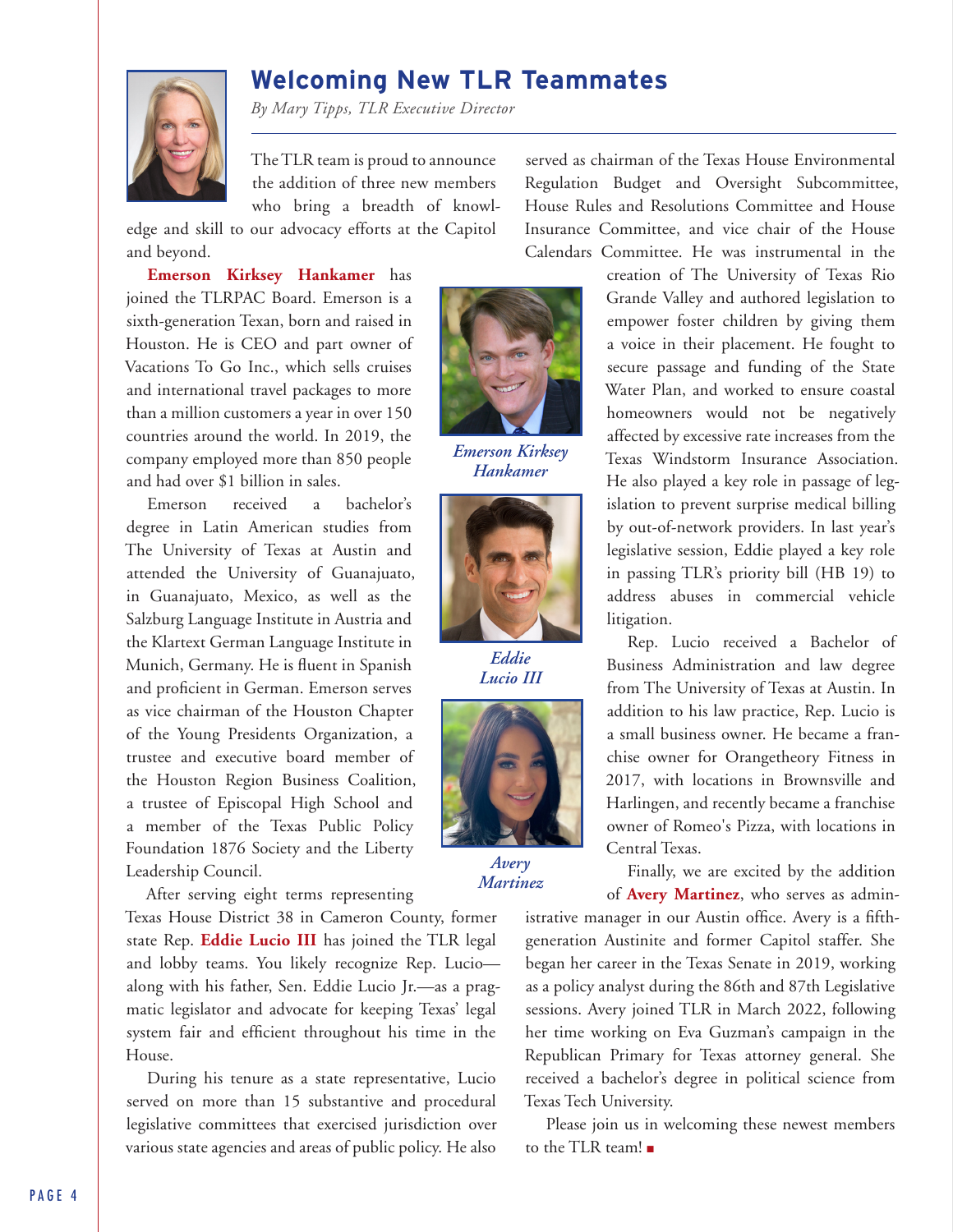# **Political Alignment and Philosophical Divide**

*By William Large, President, Florida Justice Reform Institute*

#### **A funny thing happened on the way to Republican governance in Florida. The trial lawyers came with them.**

In 1992, Republicans gained a share of control of the Florida Senate, and by 1996, full control of both chambers. Until then, trial lawyers had been stalwart financial allies of the Democrats, giving only limited amounts to Republicans.

And the Republicans who came into power were stalwart allies of the business community. By 1999, the Florida Legislature had passed a comprehensive tort reform bill that capped punitive damages, narrowed joint and several liability and eliminated vicarious liability, among a host of other provisions.

Recognizing this shift in power, the trial bar needed a new strategy. They found it, not by removing support from Democrats, but by directing new political contributions to sympathetic candidates in competitive Republican primaries.

In districts where voter registration heavily favored Republicans, rendering the General Election (and therefore the Democrat candidate) inconsequential, the trial bar got to work defeating business-backed candidates with candidates who favored the trial bar. These other Republicans were still "right" on conservative issues—pro-life, NRA endorsed, supportive of tax relief—with one exception: their unwavering loyalty to the trial bar.

The advent of term limits and effects of redistricting played into this new strategy. As new Republicans were elected, the trial bar doubled down and supported the new Republicans' ascent, whether into leadership or across the hall into the Senate, or both.

Once in leadership, those Republicans leveraged their positions to recruit, fund and promote more like-minded, ostensibly conservative Republicans with increasingly closer ties to the trial bar.

Over the course of the past two decades, this slow but sure *wolf-in-sheep's-clothing strategy* has served the trial bar well.

One legislator—who was known as a pragmatic, pro-life moderate in the House and had received recognition from the business community—won election to the Senate and became part of a new leadership group that favored the trial bar.

Another House member, an attorney who happened to be employed by a top personal injury firm and chaired the House Civil Justice Subcommittee, held two "Hurricane Irma insurance claims town halls" under her official legislative office. Her invited speakers were all trial lawyers.

In fact, after a mostly uninterrupted string of legislative victories, by the late 2010s, civil litigation reformers like me found themselves fighting off viable attempts to mandate prejudgment interest and repeal Florida's nonjoinder statute.

But don't take my word for it. The trial bar is more than proud to take credit. Take these excerpts from the November/December 2017 issue of the *Florida Justice Association Journal*:

- *"Our flagship bill to require mandatory auto bodily injury liability insurance, get rid of the permanency threshold and the ten thousand dollar offset for PIP payments has already made major progress. It had only one committee assignment to get to the floor of the House..."*
- *"A few years ago almost any fast moving priority bill was guaranteed to be a bad one, and now it seems almost surrealistic to see one so favorable to the consumer being treated this way."*
- *"It just has to be said again that this is not an accident or just good fortune. The arc of Florida politics bends long, and what we are seeing now is the direct result of wisdom, work, and wealth that was invested into the success of candidates who fundamentally believe in upholding the constitution and our rights to access the courts."*

In more recent years, the Legislature has increasingly turned to authorizing new causes of action as enforcement mechanisms for novel grievances.

Long-standing Republican principles of fostering market competition and innovation by reducing regulatory burdens have been replaced with a new agenda of regulation through litigation, under the guise of less government and more personal freedom. And that's no accident—through no fault of our own.

*William W. Large is a legal reform advocate and experienced attorney who led former Florida Gov. Jeb Bush's fight to reform medical liability rules to cap damage awards. Large is president of the Florida Justice Reform Institute.* ■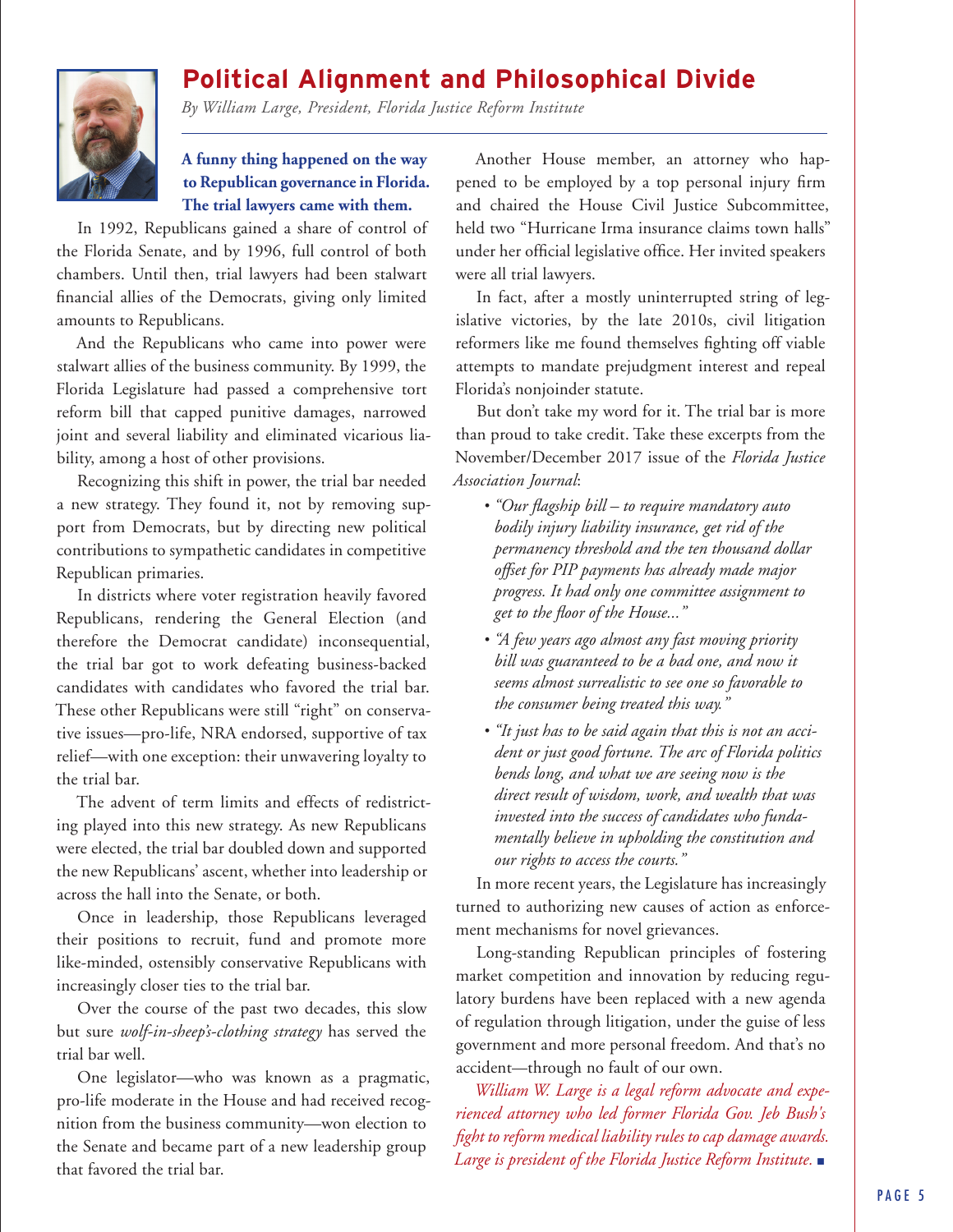

# **Texas' Non-Economic Damage Cap in Medical Liability Cases is Under Fire**

*By Brian Jackson, General Counsel, Texas Alliance for Patient Access*

A who's who of Texas' most prominent plaintiff's lawyers teamed up

with Washington, D.C.'s Center for Constitutional Litigation to file *Winnett v. Frank*, *et al*, a class-action lawsuit in federal court challenging Texas' non-economic damage cap in medical liability cases. The case was tried before Judge Lee Yeakel in Austin on February 9. The Texas Alliance for Patient Access coordinated the cap defense for all defendants, as well as intervenors the Texas Hospital Association and Texas Attorney General's Office.

In 2003, the Texas Legislature passed—and voters approved—a \$250,000 cap on non-economic damages for hard-to-quantify injuries such as pain and suffering and emotional distress. The total capped amount varies depending on the number and variety of defendants. Doctors, hospitals and nursing homes are each responsible for no more than \$250,000 in non-economic damages. In most medical liability cases, both a doctor and hospital are sued. Therefore, a potential \$500,000 non-economic recovery is in play.

The *Winnett* plaintiffs assert that because juries determine the amount of a plaintiff's damages, the cap deprives plaintiffs of the right for a jury to decide their cases as guaranteed by the 7th Amendment to the U.S. Constitution.

Our defense consisted of two arguments. First, the 7th Amendment does not apply to civil cases tried in state court under state law. Second, even if it did, the right to trial by jury is satisfied when evidence is presented to a jury, which then deliberates and returns a verdict based on its factual findings. The legal consequence of that verdict is a matter of law, which the Legislature has the authority to shape. In Texas jury trials, the jury renders a verdict, then the judge applies the law to those findings and signs a judgment. That process satisfies the plaintiff's right to a jury trial.

Statutes limiting liability are common and have consistently been enforced by the courts. To bust the cap, Judge Yeakel must conclude that state legislatures lack the authority to cap damages or reduce verdicts. This would also mean states could not adopt similar measures that negate or preempt jury verdicts, such as directed verdicts, judgments notwithstanding a jury

verdict, joint and several liability or contributory negligence. Likewise, states would be prohibited from statutorily granting plaintiffs double or treble damages.

Loss of the cap would be devastating to patients, doctors, hospitals and nursing homes in Texas. The resulting increase in medical liability insurance premiums will slow or reverse Texas' gains in physicians per population and also reduce the already scarce funds available to care for the indigent and medically underserved. High-risk patients will have fewer options when seeking a physician, and more physicians will restrict their practices or relocate to higher-income areas with a better payer mix. Access to care will be most severely affected in South Texas, far West Texas, the Coastal Bend and along the border.

It will likely be several months before Judge Yeakel hands down his ruling in the *Winnett* case. Undoubtedly, the losing party will appeal to the U.S. Fifth Circuit.

We believe case law favors our legal position and are committed to defending the cap to the U.S. Supreme Court, if necessary. The *Winnett* case is a legal fight we must win. If we lose the cap, we will likely never get it back.

*Brian Jackson is a partner with the Jackson & Carter law firm in Austin and general counsel to the Texas Alliance for Patient Access (TAPA), a statewide coalition of doctors, hospitals, nursing homes, charity clinics and physician liability carriers. It serves as the unified voice of the Texas healthcare community on medical liability matters.* ■

#### **TORT REFORM IMPROVES TEXANS' ACCESS TO CARE SINCE 2003**

- **Texas has added 15,161 more physicians with in-state licenses than can be accounted for by population growth.**
- • **122 Texas counties have seen a net gain in emergency medicine physicians since the passage of reforms in 2003. That includes 55 counties that previously had none.**
- **An additional 55 Texas counties have doubled their supply of ER doctors since the landmark reforms were passed.**

(Source: Texas Alliance for Patient Access)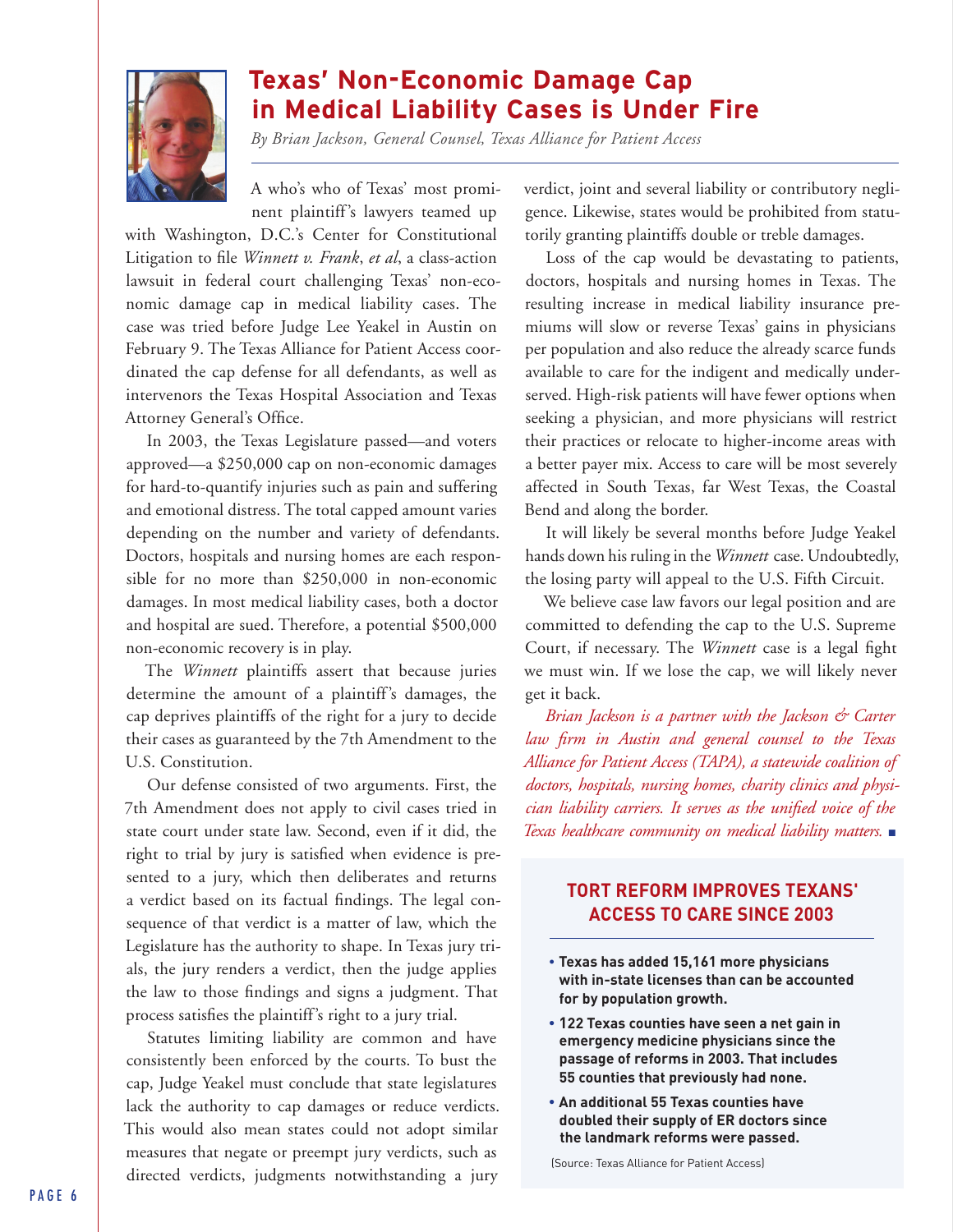

# **Cause and Effect**

*By Eddie Lucio III, TLR Outside Counsel*

Before TLR's engagement and footprint in the Legislature—and well before my time in the Texas House—

the legislative standard was the creation of new causes of action. This trend led to the proliferation of lawsuits, which in many circumstances decimated the medical community and small businesses.

Case in point: the creation of the Deceptive Trade Practices Act (DTPA) in 1973. This bill created a cause of action for consumers to sue businesses that deceived them for actual and triple damages (punitive), and allowed for the recovery of attorneys' fees. On the surface, there is merit in protecting deceived consumers, but in practice the original legislation led to a proliferation of litigation, including some frivolous lawsuits, revealing major problems with the DTPA.

One can argue that the statute was drafted broadly so that a DTPA claim could easily be established and used in civil lawsuits that had *nothing* to do with protecting consumers from actual deception. In fact, it was a claim made in the famous *Texaco v. Pennzoil* case, a lawsuit between two of the largest oil companies on the planet. This is not how a consumer protection law should work.

One of TLR's first legislative initiatives in 1995 was to rein in DTPA claims and make it a true consumerprotection statute rather than an all-purpose litigation tool. For two decades since then, TLR has resisted and fought against the creation of broad new causes of action in Texas.

However, it's important to note that all causes of action are not problematic. As my colleagues and I crafted legislation, it was clear that sometimes a lawsuit was a better enforcement mechanism for a new law than creating a criminal offense or regulatory penalty. TLR understood and appreciated that.

In my experience, TLR focused on opposing legislation that created causes of action that were badly one sided, that specified an amount of damages that could be

recovered on a per-violation basis (such as \$100 per violation) or that otherwise opened the door for lawsuit abuse.

TLR's efforts to advocate for legislation that establishes the recovery of attorneys by both parties are important to the integrity of the civil justice system. TLR believes, and I agree, that if a right to recover attorney fees is created, it should be reciprocal, with the loser paying the winner's attorney fees and court costs.

TLR has expressed ongoing concern about the standards created for recovering money damages. For example, under the initial version of the DTPA, a defendant could be held liable for triple damages regardless of the defendant's intent. There was no requirement that the defendant act with ill will, or even knowingly. Until TLR's 1995 reforms, the standards for recovery were simply too permissive, resulting in an expansive use of the DTPA and unjust results in many cases.

Finally, TLR often opposes proposed laws that create a right to recover exemplary (punitive) damages for relatively common actions. TLR's position is that if the Legislature creates a new ground to recover exemplary damages, the conduct being punished should *truly*  deserve punishment and the limitations and procedures of the existing exemplary damages statutes must apply.

Despite the decades-long trend away from expansive causes of action, the tide has turned. In recent legislative sessions, an unusually high number of bills have been filed creating a new cause of action, many of which have low standards for recovery, the ability to recover damages as punishment for common or innocent mistakes, and that provide for a one-way award of attorney fees. Historically, TLR has opposed many of these bills and worked with authors to improve many others.

The 2023 legislative session is less than a year away, and we can likely expect to see this trend continue. We need to stay vigilant for problematic causes of action and advocate that any new causes of action have meaningful standards and avoid creating incentives for lawyers to pursue unwarranted lawsuits. ■



**Please visit www.tortreform.com to get the latest news and updates about Texas' legal system.**